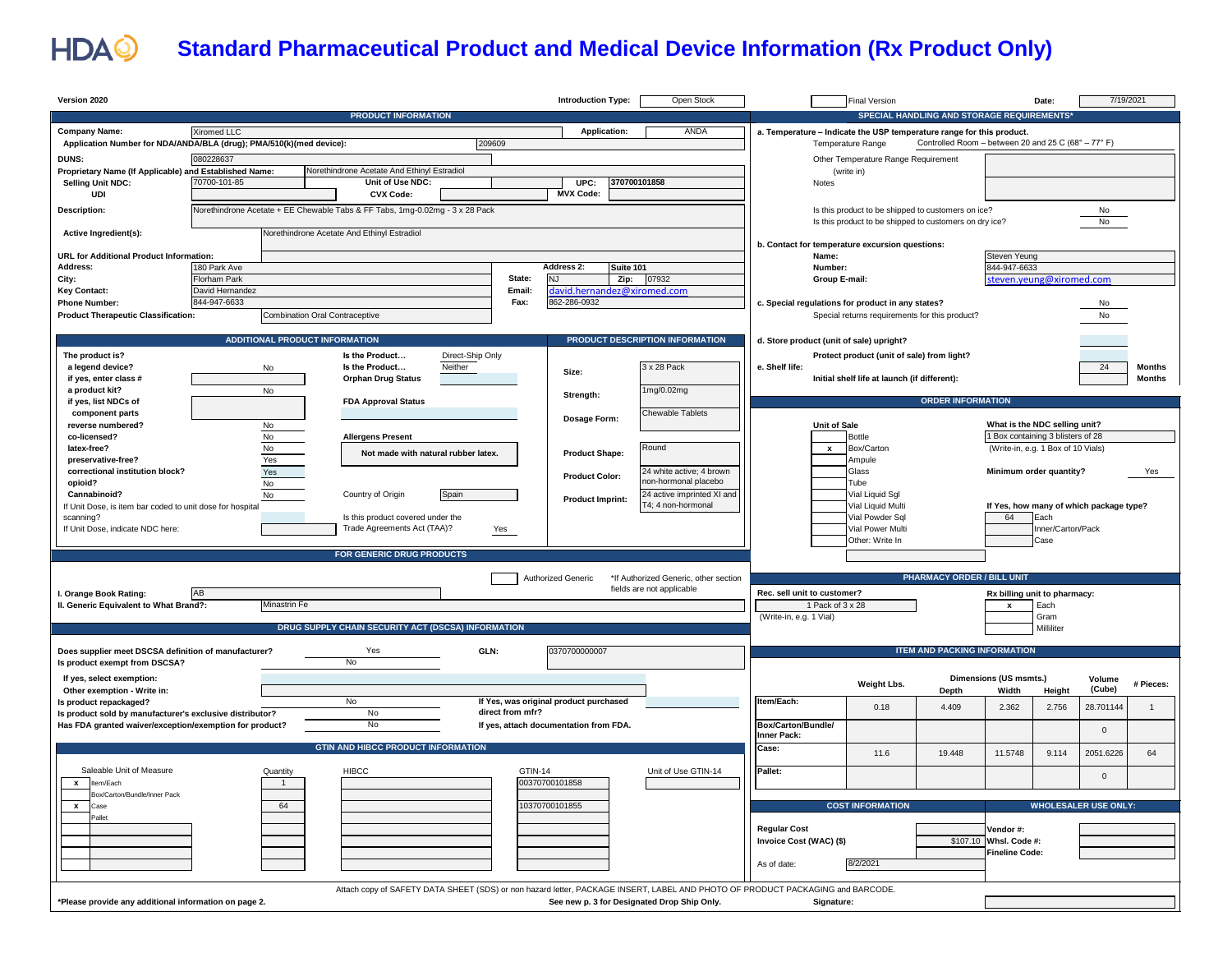## HDAQ **Standard Pharmaceutical Product and Medical Device Information (Rx Product Only)**

| Version 2020                                                                                                                                                                                                                                                                                                                                                                                           | For Designated Drop Ship Only Products, Please Use Page 3                                                                                                                                                                                            |
|--------------------------------------------------------------------------------------------------------------------------------------------------------------------------------------------------------------------------------------------------------------------------------------------------------------------------------------------------------------------------------------------------------|------------------------------------------------------------------------------------------------------------------------------------------------------------------------------------------------------------------------------------------------------|
|                                                                                                                                                                                                                                                                                                                                                                                                        | MATERIAL HAZARD CLASSIFICATION and TRANSPORTATION                                                                                                                                                                                                    |
| Is this product (check all that apply):<br>a. Cytotoxic?<br>No<br>b. CA Prop. 65 Carcinogen or Reproductive Toxicant?<br>Is the product a CA Prop 65 carcinogen?<br>No<br>Is the product a CA Prop 65 reproductive toxicant?<br>No<br>No<br>Does the product label bear a CA Prop 65 warning?                                                                                                          | <b>SDS Hazard Classification</b><br>Organic<br>Corrosive<br>Inorganic<br>Oxidizer<br>Steroid/Androgen<br>Contact Hazard                                                                                                                              |
| c. Contact Hazard?<br>No<br>d. Does this product require special clean-up instructions?<br>No<br>(If yes, attach SDS with special instructions.)<br>e. Does the product contain DEHP?<br>No<br>Is this product regulated for shipment by DOT?<br>No<br>(if yes, answer a-e below and provide SDS)                                                                                                      | Aerosol Class; Identify NFPA Storage Level:<br>Is the product a NIOSH hazardous drug?<br>No<br>If yes, indicate which:                                                                                                                               |
| a. UN/Identification Number<br>b. Proper Shipping Name<br>c. DOT Hazard Class<br>d. Packing Group<br>e. Inhalation Hazard?                                                                                                                                                                                                                                                                             | <b>Hazardous Waste Identification</b><br>EPA Hazardous Waste Code:<br><b>Waste Characteristics</b>                                                                                                                                                   |
| Is this product regulated for shipment by IATA?<br>No<br>(if yes, answer a-e below and provide SDS)<br>a. UN/Identification Number<br>b. Proper Shipping Name<br>c. DOT Hazard Class<br>d. Packing Group                                                                                                                                                                                               | <b>REMS or REGISTRY RESTRICTIONS</b><br>Is there a REMS on this product?<br>No<br>If Yes, is it managed with a pharmacy registry?<br>Website URL:                                                                                                    |
| e. Inhalation Hazard?<br>Is the product restricted for air shipment? If so, indicate restriction:<br>Passenger<br>Cargo<br>Passenger & Cargo                                                                                                                                                                                                                                                           | Med Guide Required<br>No<br><b>Limited Distribution Requirement</b><br>No<br>Comments / Details: (For example, iPledge program?)                                                                                                                     |
| Is this a reportable quantity?<br>No<br>RQ Threshold:<br>No<br>Is this a marine pollutant?<br>Is this product shipped utilizing an authorized DOT exception or Special Permit?<br>No<br>(if yes, identify method below)<br><b>Limited Quantity</b><br>Consumer Commodity, ORM-D<br>Small Quantity (49 CFR 173.4)<br>Special Permit; DOT-SP                                                             | <b>REMS:</b><br>Phone:<br>REMS Program Manager Name:<br>Supplier Manages REMS registry exclusively:<br>Wholesale distributor support:<br>Provider Name:<br>DEA #:<br>Site Enrollment Number assigned<br>PCPDP#:<br>NPI#:<br>by Supplier:<br>Comments |
| Special Provision (listed in Column 7 of 49 CFR 172.101);<br>SP#<br><b>ADD'L STORAGE INFORMATION</b><br>Is the Product                                                                                                                                                                                                                                                                                 | Registry:<br>Registry Program Contact Name:<br>Phone:<br>Comments                                                                                                                                                                                    |
| Controlled Substance?<br>Controlled Substance Code<br>No<br>Controlled by State(s)?<br>No<br>No<br>Listed Chemical (List I or II)<br>ARCOS Reportable?<br>No<br>If yes, indicate which:<br>Schedule No.<br>Is it a scheduled listed chemical product?:<br><b>CLASS OF TRADE RESTRICTION:</b><br>Yes<br>No restriction: Select YES if sold to retail pharmacy, hospitals, clinics and physician offices | <b>RETURN INSTRUCTIONS</b><br>Contact tel. # if product received damaged:<br>Is product returnable for credit:<br>URL/Link to returns policy:                                                                                                        |
| Restricted to retail pharmacy only:<br>Restricted to hospital, clinics, and physician offices only:<br>Restricted from US territories? (explain in comments)<br>Comments:                                                                                                                                                                                                                              | Special regulations or returns requirements for this<br>product in certain states?<br>If so, which states? Other requirements? Comments?                                                                                                             |
|                                                                                                                                                                                                                                                                                                                                                                                                        | MISCELLANEOUS NOTES and/or Image of Product Barcode:                                                                                                                                                                                                 |